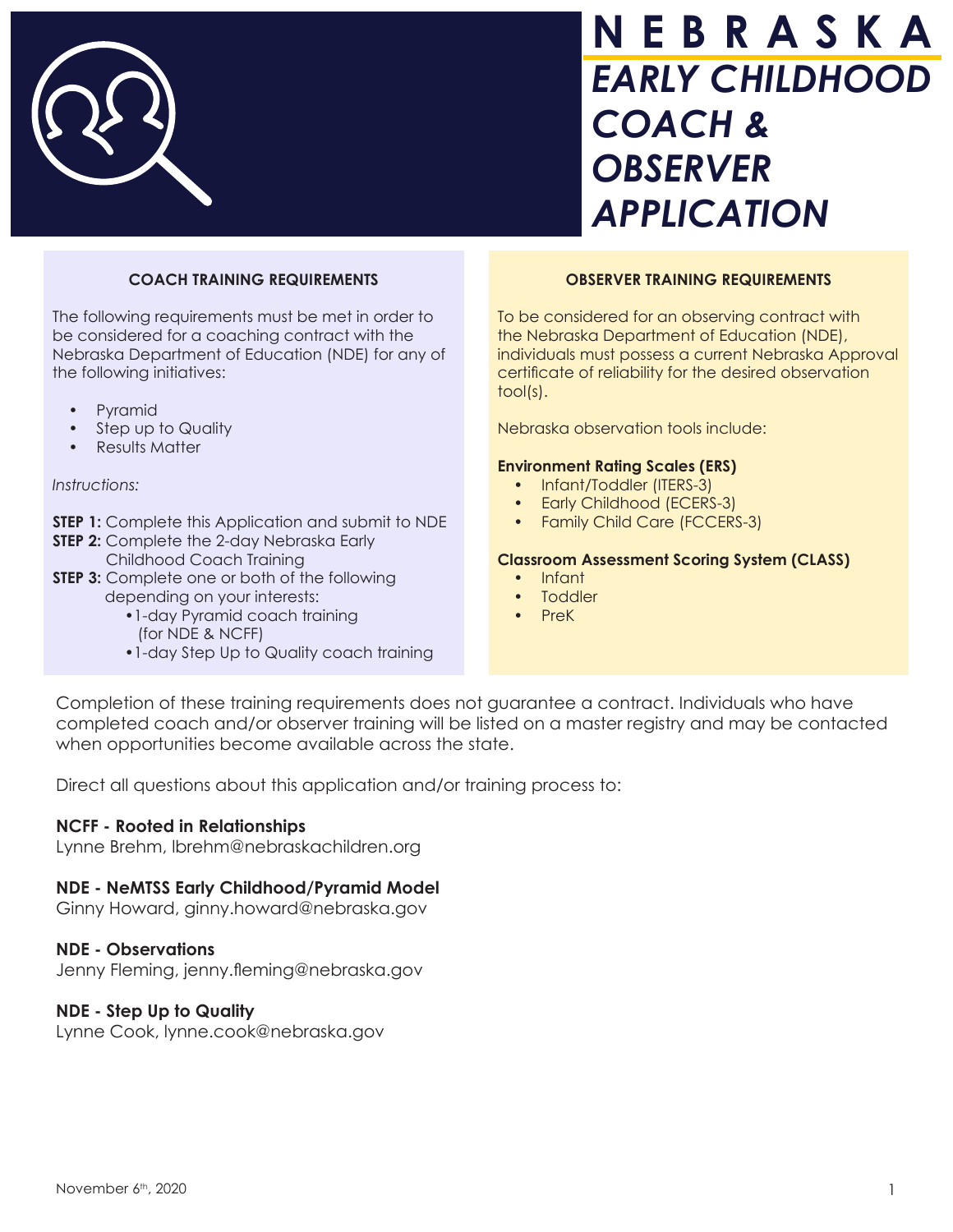| <b>GENERAL INFORMATION</b>                                    |                                                                                               |                                                                    |                                                                                                                                  |
|---------------------------------------------------------------|-----------------------------------------------------------------------------------------------|--------------------------------------------------------------------|----------------------------------------------------------------------------------------------------------------------------------|
| Name (Last, First, Middle Initial)                            |                                                                                               |                                                                    | Date of Birth (mm/dd/yyyy)                                                                                                       |
| Home Address                                                  |                                                                                               | <b>Personal Email Address</b>                                      |                                                                                                                                  |
| City                                                          | County                                                                                        | State                                                              | Zip Code                                                                                                                         |
| Home Phone                                                    | Home Cell Phone                                                                               | Home Fax                                                           |                                                                                                                                  |
| Gender<br>(Optional for data purposes only)<br>Male<br>Female | Are you Hispanic,<br>Latino or Spanish:<br>(Optional for data<br>purposes only)<br>Yes<br>No. | Race (Check all that<br>apply. Optional for<br>data purposes only) | White<br>Asian<br><b>Black or African American</b><br>American Indian/Alaska Native<br>Native Hawaiian/Other Pacific<br>Islander |
| Primary/Native Language                                       |                                                                                               | Secondary Language(s)                                              |                                                                                                                                  |
| Are you certified in American Sign<br>Language?<br>Yes<br>No  |                                                                                               |                                                                    |                                                                                                                                  |
| Please indicate how you prefer to<br>be contacted?            | Home Phone                                                                                    | Home Cell Phone                                                    | Email                                                                                                                            |

| <b>EMPLOYMENT</b>                                                   |        |                              |                                                          |                 |
|---------------------------------------------------------------------|--------|------------------------------|----------------------------------------------------------|-----------------|
| Current Employer/Organization                                       |        | Title                        | <b>Start Date</b>                                        |                 |
| <b>Work Address</b>                                                 |        | <b>Work Email Address</b>    |                                                          |                 |
| City                                                                | County | State                        | Zip Code                                                 |                 |
| Work Phone                                                          |        | Work Fax                     |                                                          |                 |
| Previous Employer Name/Address                                      |        | Position                     | <b>Start Date</b>                                        | <b>End Date</b> |
| Previous Employer Name/Address                                      |        | Position                     | <b>Start Date</b>                                        | <b>End Date</b> |
| Previous Employer Name/Address                                      |        | Position                     | <b>Start Date</b>                                        | <b>End Date</b> |
| Do you currently work in an early childhood program?<br>Yes<br>- No |        | care and education: ________ | Total number of years you have worked in early childhood |                 |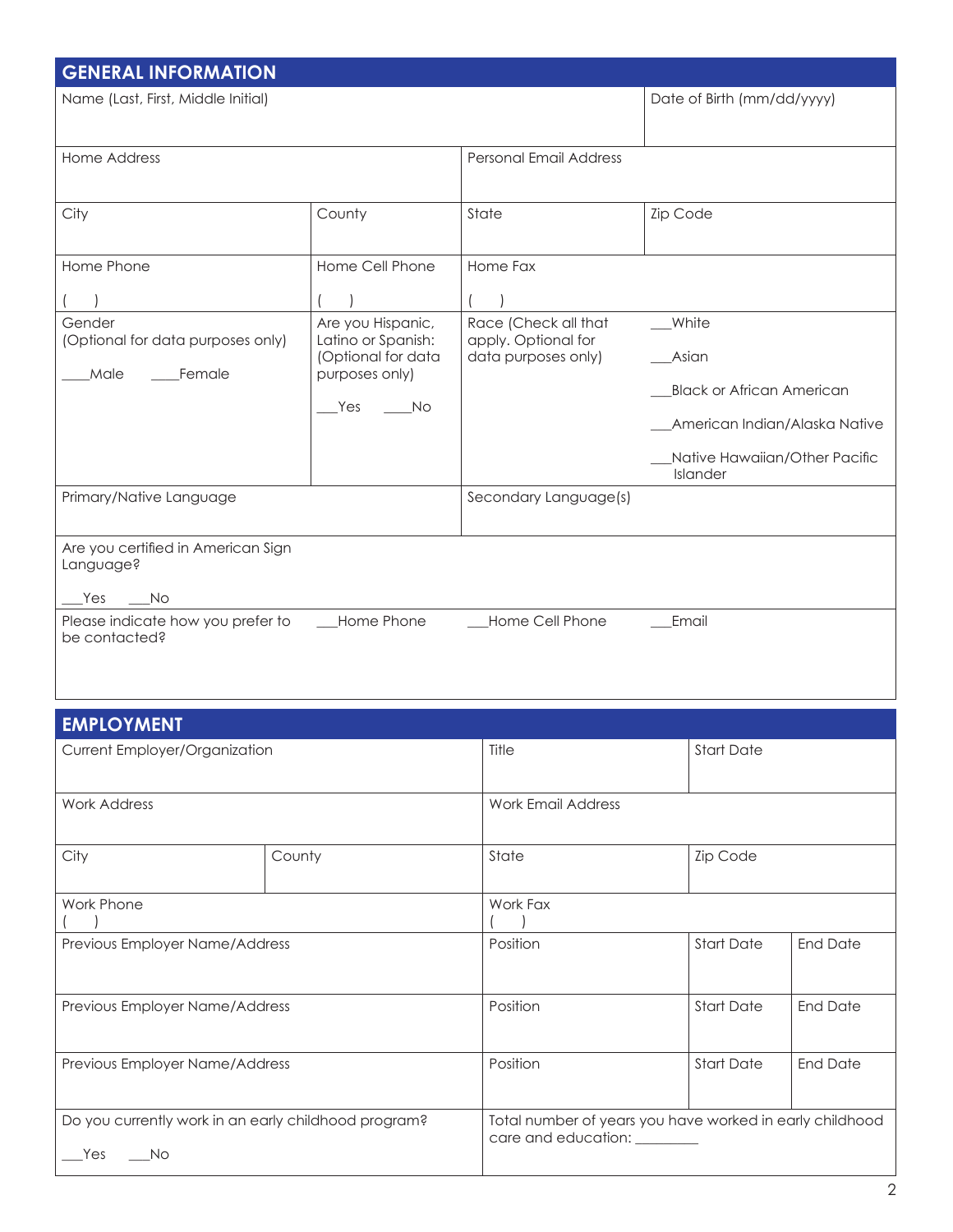| <b>EARLY CHILDHOOD COACH TRAINING &amp; EXPERIENCE</b>                                         |                 |                      |       |
|------------------------------------------------------------------------------------------------|-----------------|----------------------|-------|
| I have completed Nebraska Early Childhood 2-day Coach Training                                 |                 |                      | Date: |
| I have completed Pyramid Training                                                              |                 | Date:                |       |
| I have completed TPOT Training                                                                 |                 |                      | Date: |
| I have completed TPITOS Training                                                               |                 |                      | Date: |
| I have completed other relevant training                                                       | Please specify: |                      | Date: |
| I have Pyramid coaching experience in a school setting (preschool ages 3-5)                    |                 | <b>Start Date:</b>   |       |
| <b>District Name/Location:</b>                                                                 |                 | End Date:            |       |
| I received reflective supervision in this role __Yes __No                                      |                 |                      |       |
| I have Pyramid coaching experience in a child care setting                                     |                 | <b>Start Date:</b>   |       |
| Child Care Name/Location:                                                                      |                 | End Date:            |       |
| I received reflective supervision in this role __Yes __No                                      |                 |                      |       |
| I have early childhood coaching experience in another capacity/using another<br>coaching model |                 | <b>Start Date:</b>   |       |
| Specify coaching model/Agency/Location:                                                        |                 | End Date:            |       |
| I received reflective supervision in this role __Yes __No                                      |                 |                      |       |
| <b>EARLY CHILDHOOD OBSERVER TRAINING &amp; EXPERIENCE</b>                                      |                 |                      |       |
| <b>Environment Rating Scales (ERS)</b>                                                         |                 |                      |       |
| I have completed Introduction to the Environment Rating Scales                                 |                 | Date last completed: |       |
| I have completed Practice Using the Environment Rating Scales<br>Date last completed:          |                 |                      |       |
| I have completed Infant/Toddler (ITERS-3) Item Analysis Training<br>Date last completed:       |                 |                      |       |
| I have completed Early Childhood (ECERS-3) Item Analysis Training<br>Date last completed:      |                 |                      |       |
|                                                                                                |                 |                      |       |

| Thave completed introduction to the Environment Railing Scales       | Dale last completed.                                    |
|----------------------------------------------------------------------|---------------------------------------------------------|
| I have completed Practice Using the Environment Rating Scales        | Date last completed:                                    |
| I have completed Infant/Toddler (ITERS-3) Item Analysis Training     | Date last completed:                                    |
| I have completed Early Childhood (ECERS-3) Item Analysis Training    | Date last completed:                                    |
| I have completed Family Child Care (FCCERS-3) Item Analysis Training | Date last completed:                                    |
| <b>Classroom Assessment Scoring System (CLASS)</b>                   |                                                         |
| I have completed Infant CLASS Observation Training                   | Date of most recent Teachstone online<br>certification: |
| I have completed Toddler CLASS Observation Training                  | Date of most recent Teachstone online<br>certification: |
| I have completed PreK CLASS Observation Training                     | Date of most recent Teachstone online<br>certification: |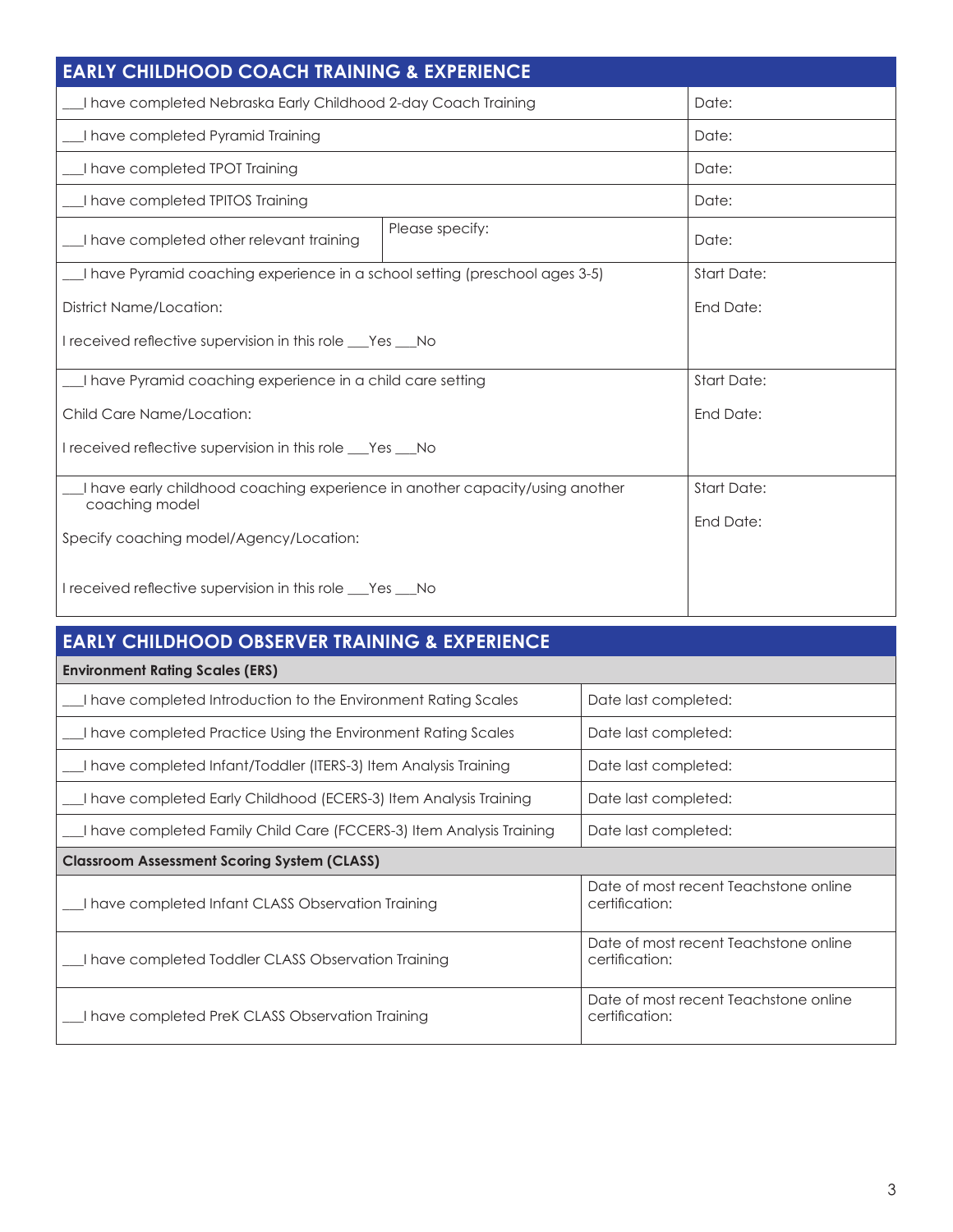| <b>EDUCATION &amp; CREDENTIALS</b>                                                                                                                                                                                                                                                     |                                                                                                                                                                   |
|----------------------------------------------------------------------------------------------------------------------------------------------------------------------------------------------------------------------------------------------------------------------------------------|-------------------------------------------------------------------------------------------------------------------------------------------------------------------|
| Please indicate all educational levels you have completed.<br>High School Diploma/GED<br>One Year Certificate in Early Childhood Education<br>Associate's Degree in Early Childhood Education<br>Associate's Degree in Related Field<br>Bachelor's Degree in Early Childhood Education | Bachelor's Degree in Related Field<br>Master's Degree in Early Childhood Education<br>Master's Degree in Related Field<br>PhD/EdD<br>Year earned: _______________ |
| Do you have a current Nebraska teaching certificate?<br>Yes No<br>If yes, please specify endorsement(s):                                                                                                                                                                               | Other professional licenses/certifications?<br>Please Specify:                                                                                                    |

*Please list three professional references who know your work as a trainer, consultant coach, observer or mentor.*

| <b>REFERENCES</b> |                                                                                                                                                                                                                                |  |
|-------------------|--------------------------------------------------------------------------------------------------------------------------------------------------------------------------------------------------------------------------------|--|
|                   |                                                                                                                                                                                                                                |  |
|                   |                                                                                                                                                                                                                                |  |
|                   |                                                                                                                                                                                                                                |  |
|                   | Phone: National Phone State State State State State State State State State State State State State State State State State State State State State State State State State State State State State State State State State St |  |
|                   | $\text{Title:} \begin{tabular}{ c c c c } \hline \quad \quad & \quad \quad & \quad \quad & \quad \quad \\ \hline \end{tabular}$                                                                                                |  |
|                   | Phone: _______________________                                                                                                                                                                                                 |  |